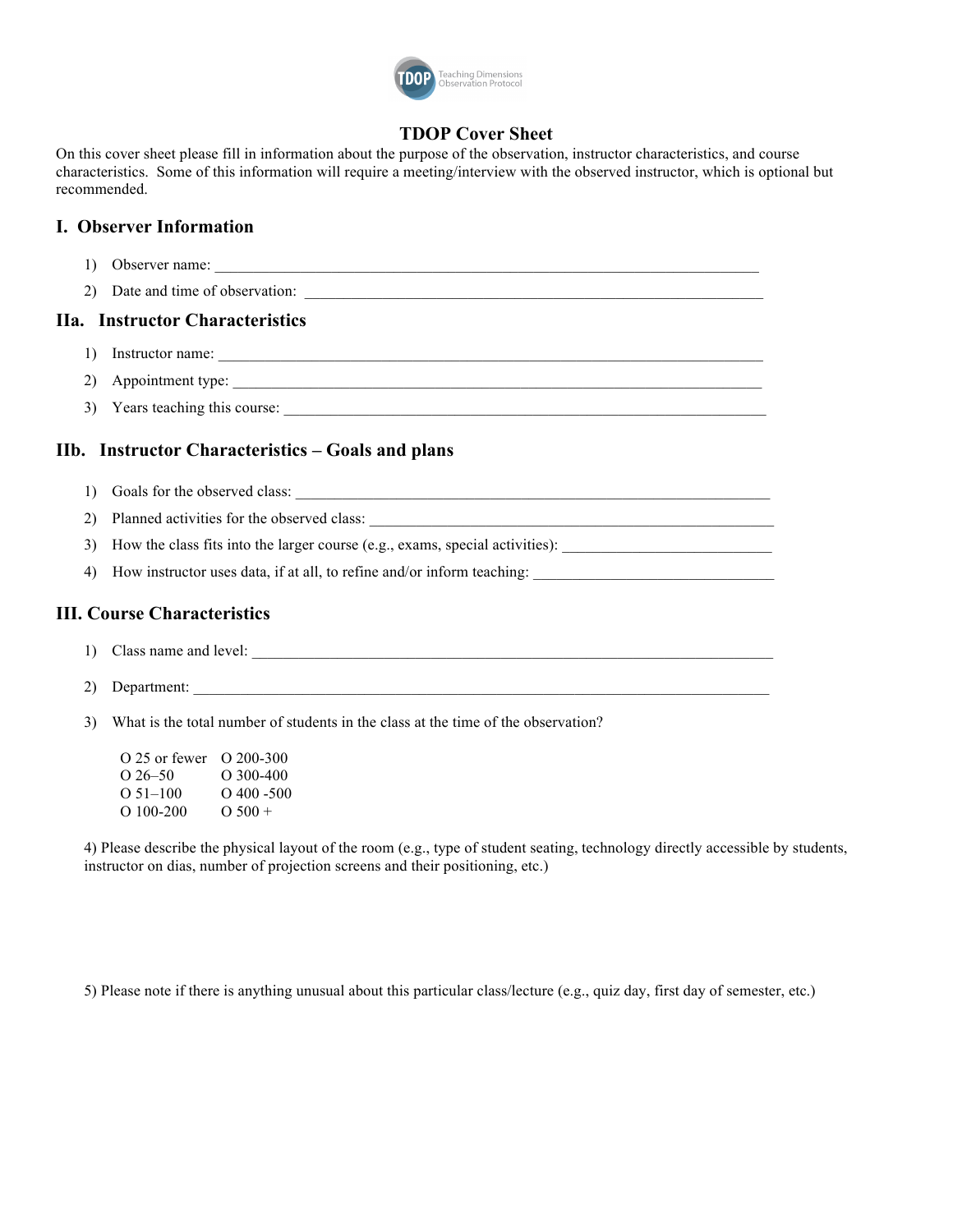

# **Code Definitions & Coding Rules**

# **Teaching Methods**

#### **Teacher-focused instruction (teacher is the primary actor)**

- **L Lecturing**: The instructor is talking to the students and not using visuals, demonstration equipment, actively writing, or asking more than 2 questions in a row in a Socratic manner.
- **LW Lecturing while writing**: The instructor is talking to the students while actively writing on a chalkboard, transparencies, digital tablet, or other material. The instructor must either be writing or referring to what they are writing (or have already written). This code also captures real-time drawing of graphics (e.g., molecular structure, physiological processes), and if the use of visual representations is of interest, this should be included in the notes section. (Note that this code also captures writing/drawing in front of students without speaking, as a separate code for silent writing was deemed superfluous).
- **LVIS Lecturing from pre-made visuals**: The instructor is talking to the students while referencing visual aides, such as slides, transparencies, posters, or models (e.g., plastic model of molecular structure, examples of sedimentary rocks, multi-media). The instructor must be referring to the topic contained in the visual, but the visual serves only as a reference point for the material and not as a live demonstration of phenomenon.
- **LDEM Lecturing with demonstration of phenomena**: The instructor actively uses equipment (e.g., lab equipment, computer simulation) to convey course content. The objects must be in active use in relation to the topic and must be used for more than a simple reference point (e.g., "here is an example of a sedimentary rock") to demonstrate a process or phenomenon in class (e.g., "here is how sedimentary rock erodes over time" while physically demonstrating this process).
- **SOC-L Socratic lecture:** The instructor is talking to the students while asking multiple, successive questions to which the students are responding. Student responses are either guiding or being integrated within the discussion. A minimum of 2 relevant student responses is required to use this code. (Note that SOC-L can be co-coded with other types of lecturing, such as LW, if the instructor is doing both writing AND interspersing his/her talk with questions).
- **WP Working out problems:** This code refers to the instructor working out computations or problems. These can include balancing a chemical equation, working out a mathematical proof, or designing equations or Punnett squares, etc. The intent of the code is to capture the working through of some sort of problems in front of students. (If the computations/problems are on a slide and the instructor is actively working through problems, then this will be co-coded with LVIS. If this process is being written out, then this code will be co-coded with LW, and if students are being asked to participate in the problemsolving process via questions, code SOC-L).
- **IND Individualized instruction:** The instructor provides instruction to individuals or groups and not the entire class. This often occurs while the instructor is roaming the classroom, but students or small groups may also approach the instructor. This code is usually co-coded with SGW or DW (see below). It is important to recognize that this code should not be used to classify the types of student-teacher interactions that are occurring in a large class setting – instead, use this code only when students are engaged in SGW or DW and the instructor is directly interacting with one or more students.
- **MM Multimedia**: The instructor plays a video or movie (e.g., Youtube or documentary) without speaking while the students watch. If the instructor is talking over a video, movie, or simulation, then co-code with LVIS.
- **A Assessment**: The instructor is explicitly gathering student learning data in class (e.g., tests, quizzes, or clickers).
- **AT Administrative task:** The instructor is discussing exams, homework, or other non-content related topics.

#### **Student-focused instruction (students are the primary actor)**

- **SGW Small group work/discussion**: Students form into groups of 2+ for the purposes of discussion and/or to complete a task.
- **DW Deskwork:** Students complete work alone at their desk/chair.
- **SP** Student presentation: Groups or individual students are giving to the class or are otherwise acting as the primary speaker or instructor in the classroom. In this instance, only select this code and none others as long as the primary instructor is not actively taking the lead in teaching the class.

#### **Student-Teacher Dialogue**

#### **Teacher-led dialogue**

- **IRQ Instructor rhetorical question**: The instructor asks a question without seeking an answer and without giving students an opportunity to answer the question.
- **IDQ Instructor display question:** The instructor poses a question seeking information. These questions can: seek a specific fact, a solution to a closed-ended problem, or involve students generating their own ideas rather than finding a specific solution.
- **ICQ Instructor comprehension question**: The instructor checks for understanding (e.g., "Does that make sense?") and pauses for at least five seconds, thereby indicating an opportunity for students to respond.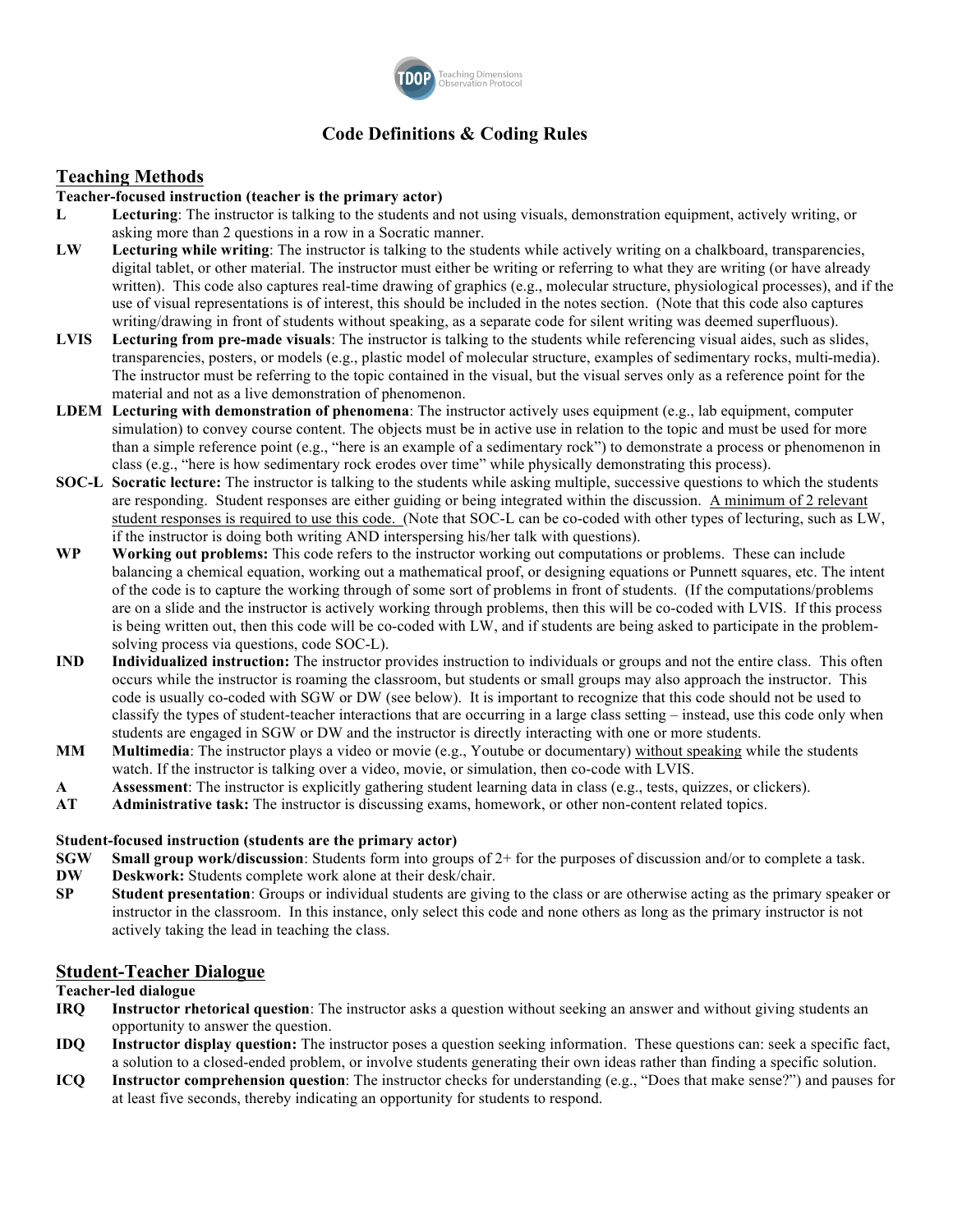

### **Student-led dialogue**

- **SQ Student question**: A student poses a question to the instructor that seeks new information (i.e. not asking to clarify a concept that was previously being discussed) **and/or** clarification of a concept that is part of the current or past class period.
- **SR Student response to teacher question**: A student responds to a question posed by the instructor, whether posed verbally by the instructor or through digital means (e.g., clicker, website).
- **PI Peer interactions**: Students speaking to one another (often during SGW, WCD, or SP).

### **Instructional Technology**

- **CB Chalkboard/whiteboard/Smart Board**
- **OP Overhead projector/transparencies**
- **PP PowerPoint or other digital slides**
- **CL Clicker response systems**
- **D Demonstration equipment**: These could include chemistry demonstrations of reactions, physics demonstrations of motion, or any other material being used for the demonstration of a process or phenomenon. The objects must be in active use in relation to the topic. This can also include objects such as rocks being passed around a classroom.
- **DT Digital tablet:** This refers to any technology where the instructor can actively write on a document or graphic that is being projected onto a screen. This includes document cameras as well as software on a laptop that allows for writing on PDF files.

#### **M Movie, documentary, video clips, or Youtube video**

- **SI Simulation:** Simulations can be digital applets or web-based applications.
- **WEB Website:** Includes instructor interaction with course website or other online resource (besides Youtube videos). This can include using a website for student responses to questions (in lieu of clickers).

### **Pedagogical Strategies**

- **HUM Humor**: The instructor tells jokes or humorous anecdotes; this code requires laughter from at least a couple of students.
- **ANEX Anecdote/example:** The instructor gives examples (either verbally through illustrative stories or graphically through movies or pictures) that clearly and explicitly link course material to (a) popular culture, the news, and other common student experiences, or (b) widely recognized cases or incidents that illustrate the abstract (both types are co-coded with CNL).
- **ORG Organization**: The instructor writes or posts an outline of class (i.e., advance organizer) or clearly indicates a transition from one topic to the next verbally or through transitional slides. This transition from one topic to another can indicate a change in topics within a single class or from a previous class to the present class. These transitions must be verbally explicit statements to the class (e.g., "Now we're moving from meiosis to mitosis") as opposed to ambiguous statements such as "Now we'll pick up where we left off on Monday." This may also include statements concerning how concepts covered in different portions of the class (e.g., lecture, homework and lab) may overlap.
- **EMP Emphasis:** The instructor clearly states that something is important for students to learn or remember either for a test, for their future careers, or to just learn the material well

### **Optional Dimensions**

### **Potential Student Cognitive Engagement**

- **CNL Making connections to own lives/specific cases**: Students are given examples (either verbally
- through illustrative stories or graphically through movies or pictures) that clearly and explicitly link course material to popular culture, the news, and other common student experiences. Students may also be given specific cases or incidents in order to link an abstract principle or topic (e.g., flooding) with a more readily identifiable instance (e.g., 2013 floods in Boulder, Colorado). For this code to be used, the observer will need to make a judgment that the specific case is something meaningful to students, such as a local historic item or location, or a widely recognized incident. In general, a high bar is required here that is based on specificity and salience to students, such that showing a picture of a sedimentary rock will not be sufficient for this code, but if the picture was of the Grant Canyon and named as such, it would be coded as CNL. This code will be particularly important in biology (e.g., Dolly the sheep) and geoscience courses.
- **PS Problem solving:** Students are asked to actively solve a problem (e.g., balance a chemical equation, work out a mathematical equation/algorithm). This is evident through explicit verbal (e.g., "Please solve for X") or written requests (e.g., worksheets) to solve a problem. **This is coded in relation to closed-ended exercises or problems where the instructor has a specific solution or end-point clearly in mind.**
- **CR Creating**: Students are provided with tasks or dilemmas where the outcome is open-ended rather than fixed (e.g., students are asked to generate their own ideas and/or products rather than finding a specific solution). The task can be delivered verbally or in written form. **This is coded in relation to open-ended exercises or problems where the instructor does not have a specific solution or end-point clearly in mind.**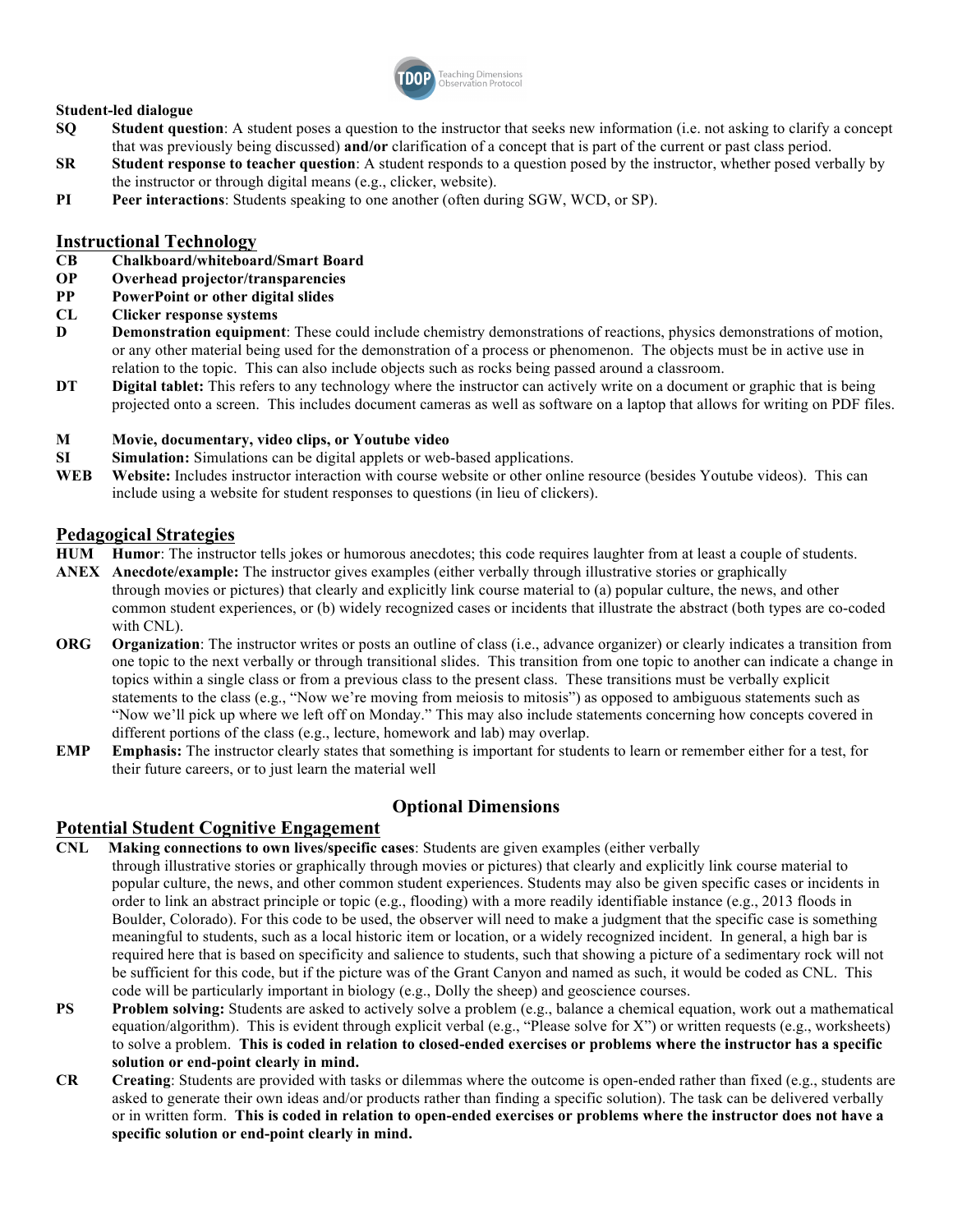

## **Pedagogical Strategies**

- **HUM Humor**: The instructor tells jokes or humorous anecdotes; this code requires laughter from at least a couple of students.
- **ANEX Anecdote/example:** The instructor gives examples (either verbally through illustrative stories or graphically through movies or pictures) that clearly and explicitly link course material to (a) popular culture, the news, and other common student experiences, or (b) widely recognized cases or incidents that illustrate the abstract (both types are co-coded with CNL).
- **ORG Organization**: The instructor writes or posts an outline of class (i.e., advance organizer) or clearly indicates a transition from one topic to the next verbally or through transitional slides. This transition from one topic to another can indicate a change in topics within a single class or from a previous class to the present class. These transitions must be verbally explicit statements to the class (e.g., "Now we're moving from meiosis to mitosis") as opposed to ambiguous statements such as "Now we'll pick up where we left off on Monday." This may also include statements concerning how concepts covered in different portions of the class (e.g., lecture, homework and lab) may overlap.
- **EMP Emphasis:** The instructor clearly states that something is important for students to learn or remember either for a test, for their future careers, or to just learn the material well.

### **Student Engagement**

- **VHI Very High:** More than 75% of the students in the immediate area of the observer are either (a) actively taking notes, or (b) looking at the instructor/course materials
- **HI High:** Between 50% and 75% of the students in the immediate area of the observer are either (a) actively taking notes, or (b) looking at the instructor
- **MED Medium:** Between 25% and 50% of the students in the immediate area of the observer are either (a) actively taking notes, or (b) looking at the instructor
- **LO Low:** Less than 25% of the students in the immediate area of the observer are either (a) actively taking notes, or (b) looking at the instructor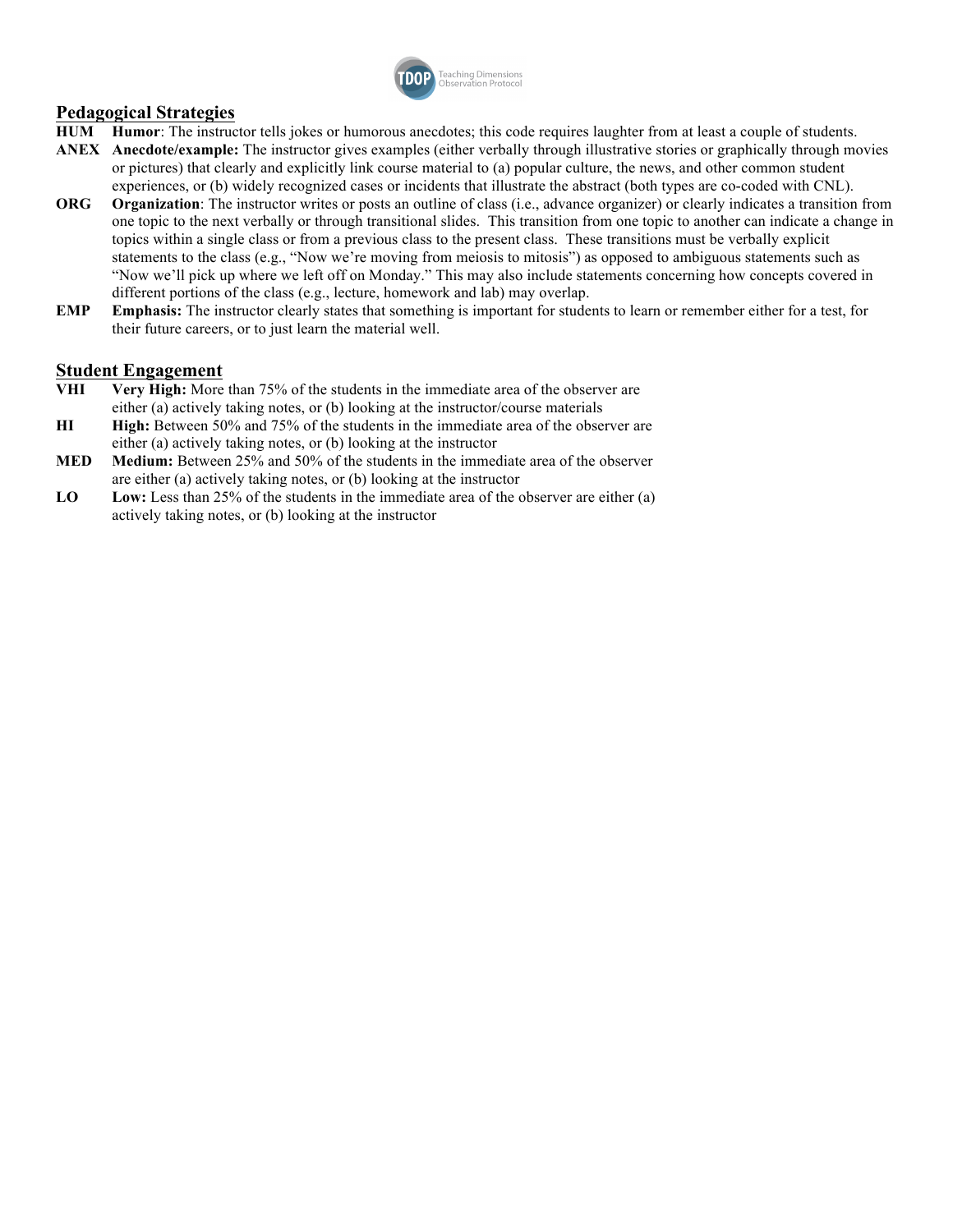

*Directions:* Circle codes for each behavior observed during every two-minute interval. Take detailed notes about aspects of the class that is of particular interest for your application (e.g., content discussed, nature of student dialogue). Note: this template is for illustrative purposes only and includes the 3 Basic Dimensions and 2 Optional Dimensions (i.e. student engagement is not shown).

| Interval #                                                       | $\mathbf{1}$                                                                        | $\mathbf{2}$                                                                  | $\mathbf{3}$                                                                  | $\overline{4}$                                                                                | $\overline{\mathbf{5}}$                                                                                   |
|------------------------------------------------------------------|-------------------------------------------------------------------------------------|-------------------------------------------------------------------------------|-------------------------------------------------------------------------------|-----------------------------------------------------------------------------------------------|-----------------------------------------------------------------------------------------------------------|
| Min                                                              | $0-1:59$                                                                            | 2:00-3:59                                                                     | 4:00-5:59                                                                     | $6:00 - 7:59$                                                                                 | 8:00-9:59                                                                                                 |
| Instruct.<br>Practices-<br>Teacher-<br>focused                   | LW LVIS<br>$\mathbf L$<br>SOC-L<br>WP<br>LDEM<br><b>IND</b><br><b>MM</b><br>AT<br>A | $\mathbf L$<br>LW LVIS<br>LDEM SOC-L WP<br><b>IND</b><br><b>MM</b><br>AT<br>A | LW LVIS<br>L<br>LDEM SOC-L WP<br>$\mathop{\rm IND}\nolimits$<br>MM<br>AT<br>A | $\overline{\mathbf{L}}$<br>LW LVIS<br>LDEM SOC-L WP<br>$\mathbf{IND}$<br><b>MM</b><br>AT<br>A | LW LVIS<br>$\mathbf{L}$<br>LDEM SOC-L WP<br>$\mathbb{IND}$<br>$\mbox{MM}$<br>$\mathbf{A} \mathbf{T}$<br>A |
| Instruct.<br>Practices-<br>Student-<br>focused                   | $\rm SGW$<br><b>DW</b><br>$\rm SP$                                                  | $\rm SGW$<br><b>DW</b><br>$\rm SP$                                            | $\rm SGW$<br><b>DW</b><br>$\rm SP$                                            | <b>SGW</b><br><b>DW</b><br>$\rm SP$                                                           | $\rm SGW$<br><b>DW</b><br>$\rm SP$                                                                        |
| Notes:                                                           |                                                                                     |                                                                               |                                                                               |                                                                                               |                                                                                                           |
| Student-<br><b>Teacher</b><br><b>Interactions</b><br>Teacher-led | IDQ<br>ICQ<br><b>IRQ</b>                                                            | IDQ<br>ICQ<br><b>IRQ</b>                                                      | IDQ<br><b>IRQ</b><br>ICQ                                                      | IDQ<br>ICQ<br><b>IRQ</b>                                                                      | IDQ<br>ICQ<br><b>IRQ</b>                                                                                  |
| Student-<br>Teacher<br><b>Interactions</b><br>Student-led        | SQ<br>${\rm SR}$<br>$\mathbf{P}\mathbf{I}$                                          | SQ<br>${\rm SR}$<br>$\mathbf{P}\mathbf{I}$                                    | SQ<br>${\rm SR}$<br>$\mathbf{P}\mathbf{I}$                                    | SQ<br>${\rm SR}$<br>$\mathbf{P}\mathbf{I}$                                                    | SQ<br>${\rm SR}$<br>$\mathbf{P}\mathbf{I}$                                                                |
| Notes:                                                           |                                                                                     |                                                                               |                                                                               |                                                                                               |                                                                                                           |
| Instructional<br><b>Technology</b>                               | CB<br><b>OP</b><br>PP<br>CL<br>D<br>DT<br>SI<br>M<br>WEB                            | CB<br><b>OP</b><br>PP<br>CL<br>D<br>DT<br>SI<br><b>WEB</b><br>M               | CB<br>$\mathbf{OP}$<br>PP<br>CL<br>${\rm D}$<br>DT<br>SI<br><b>WEB</b><br>M   | CB<br><b>OP</b><br>PP<br>${\rm CL}$<br>D<br>DT<br>SI<br><b>WEB</b><br>M                       | CB<br>${\bf PP}$<br><b>OP</b><br>$\ensuremath{\textup{CL}}\xspace$<br>D<br>DT<br>SI<br><b>WEB</b><br>M    |
| Notes:                                                           |                                                                                     |                                                                               |                                                                               |                                                                                               |                                                                                                           |
| Potential<br>Cognitive<br><b>Demand</b>                          | $\mathop{\rm CNL}\nolimits$<br><b>PS</b><br>$\mathrm{CR}$                           | $\mathop{\rm CNL}\nolimits$<br>$\mathbf{P}\mathbf{S}$<br>$\mathrm{CR}$        | $\mathop{\rm CNL}\nolimits$<br>$\mathbf{P}\mathbf{S}$<br>$\mathsf{CR}$        | $\mathop{\rm CNL}\nolimits$<br>$\mathbf{PS}$<br>$\ensuremath{\mathsf{CR}}$                    | $\mathbf{P}\mathbf{S}$<br>$\mathop{\rm CNL}\nolimits$<br>$\mathsf{CR}$                                    |
| Notes:                                                           |                                                                                     |                                                                               |                                                                               |                                                                                               |                                                                                                           |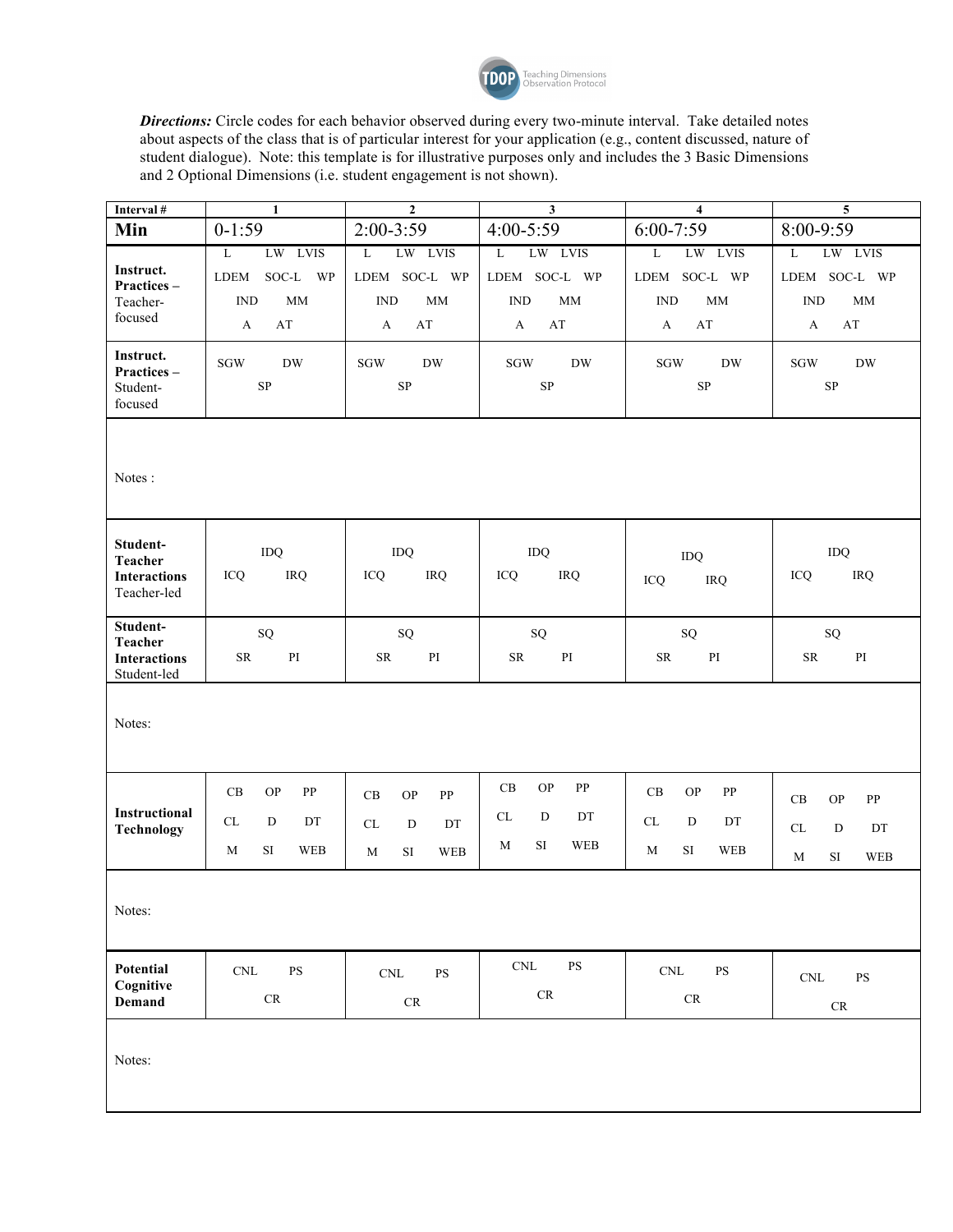

| Interval #                                                | 6                                                                                                            | $\overline{7}$                                                                                                        | 8                                                                                                                    | 9                                                                                                                     | $\overline{10}$                                                                                                       |
|-----------------------------------------------------------|--------------------------------------------------------------------------------------------------------------|-----------------------------------------------------------------------------------------------------------------------|----------------------------------------------------------------------------------------------------------------------|-----------------------------------------------------------------------------------------------------------------------|-----------------------------------------------------------------------------------------------------------------------|
| Min                                                       | 10:00-11:59                                                                                                  | 12:00-13:59                                                                                                           | 14:00-15:59                                                                                                          | 16:00-17:59                                                                                                           | 18:00-19:59                                                                                                           |
| Instruct.<br>Practices-<br>Teacher-<br>focused            | LW LVIS<br>$\mathbf{L}$<br>LDEM SOC-L WP<br>$\mathop{\rm IND}\nolimits$<br>MM<br>$\mathbf{A}\mathbf{T}$<br>A | LW LVIS<br>$\overline{\mathbf{L}}$<br>LDEM SOC-L WP<br><b>IND</b><br>$\mathop{\rm MM}$<br>$\mathbf{A}\mathbf{T}$<br>A | LW LVIS<br>$\mathbf L$<br>LDEM SOC-L WP<br><b>IND</b><br>$\mathop{\rm MM}$<br>$\mathbf{A}\mathbf{T}$<br>$\mathbf{A}$ | LW LVIS<br>$\overline{\mathbf{L}}$<br>LDEM SOC-L WP<br><b>IND</b><br>$\mathop{\rm MM}$<br>$\mathbf{A}\mathbf{T}$<br>A | LW LVIS<br>$\overline{\mathbf{L}}$<br>LDEM SOC-L WP<br><b>IND</b><br>$\mathop{\rm MM}$<br>$\mathbf{A}\mathbf{T}$<br>A |
| Instruct.<br>Practices-<br>Student-<br>focused            | $\rm SGW$<br><b>DW</b><br>${\rm SP}$                                                                         | $\rm SGW$<br><b>DW</b><br>${\rm SP}$                                                                                  | <b>SGW</b><br><b>DW</b><br>${\rm SP}$                                                                                | $\rm SGW$<br><b>DW</b><br>${\rm SP}$                                                                                  | $\rm SGW$<br>${\rm DW}$<br>${\rm SP}$                                                                                 |
| Notes                                                     |                                                                                                              |                                                                                                                       |                                                                                                                      |                                                                                                                       |                                                                                                                       |
| Student-<br>Teacher<br><b>Interactions</b><br>Teacher-led | IDQ<br>ICQ<br>IRQ                                                                                            | IDQ<br>ICQ<br><b>IRQ</b>                                                                                              | IDQ<br>ICQ<br><b>IRQ</b>                                                                                             | IDQ<br>ICQ<br><b>IRQ</b>                                                                                              | IDQ<br>IRQ<br>ICQ                                                                                                     |
| Student-<br>Teacher<br><b>Interactions</b><br>Student-led | ${\rm SQ}$<br>$\mathop{\rm PI}\nolimits$<br><b>SR</b>                                                        | ${\bf SQ}$<br>${\rm SR}$<br>$\mathop{\rm PI}\nolimits$                                                                | ${\bf SQ}$<br>$\mathbf{P}\mathbf{I}$<br>${\rm SR}$                                                                   | ${\rm SQ}$<br>${\rm SR}$<br>$\mathbf{P}\mathbf{I}$                                                                    | ${\rm SQ}$<br>${\rm SR}$<br>$\mathop{\rm PI}\nolimits$                                                                |
| Notes:                                                    |                                                                                                              |                                                                                                                       |                                                                                                                      |                                                                                                                       |                                                                                                                       |
| Instructional<br><b>Technology</b>                        | $\operatorname{CB}$<br><b>OP</b><br>${\rm PP}$<br>${\rm CL}$<br>${\bf D}$<br>DT<br>$\rm SI$<br>WEB<br>M      | $\operatorname{CB}$<br><b>OP</b><br>${\bf PP}$<br>CL<br>${\bf D}$<br>DT<br>WEB<br>SI<br>$\mathbf M$                   | $\rm CB$<br>$\mathbf{OP}$<br>${\bf PP}$<br>CL<br>$\mathbf D$<br>DT<br>$\mathbf M$<br>SI<br><b>WEB</b>                | $\operatorname{CB}$<br>$\mathbf{OP}$<br>${\bf PP}$<br>CL<br>D<br>DT<br>$\rm SI$<br>WEB<br>M                           | CB<br><b>OP</b><br>${\bf PP}$<br>${\rm D}$<br>CL<br>DT<br>$M$ SI<br>WEB                                               |
| Notes:                                                    |                                                                                                              |                                                                                                                       |                                                                                                                      |                                                                                                                       |                                                                                                                       |
| Potential<br>Cognitive<br><b>Demand</b>                   | $\mathop{\rm CNL}\nolimits$<br>$\mathbf{P}\mathbf{S}$<br>CR                                                  | $\mathop{\rm CNL}\nolimits$<br>$\mathbf{PS}$<br>$\ensuremath{\mathsf{CR}}$                                            | $\ensuremath{\mathrm{CNL}}$<br>PS<br>$\mathrm{CR}$                                                                   | $\ensuremath{\mathrm{CNL}}$<br>$\mathbf{PS}$<br>${\cal CR}$                                                           | $\ensuremath{\mathrm{CNL}}$<br>$\mathbf{PS}$<br>$\mathrm{CR}$                                                         |
| Notes:                                                    |                                                                                                              |                                                                                                                       |                                                                                                                      |                                                                                                                       |                                                                                                                       |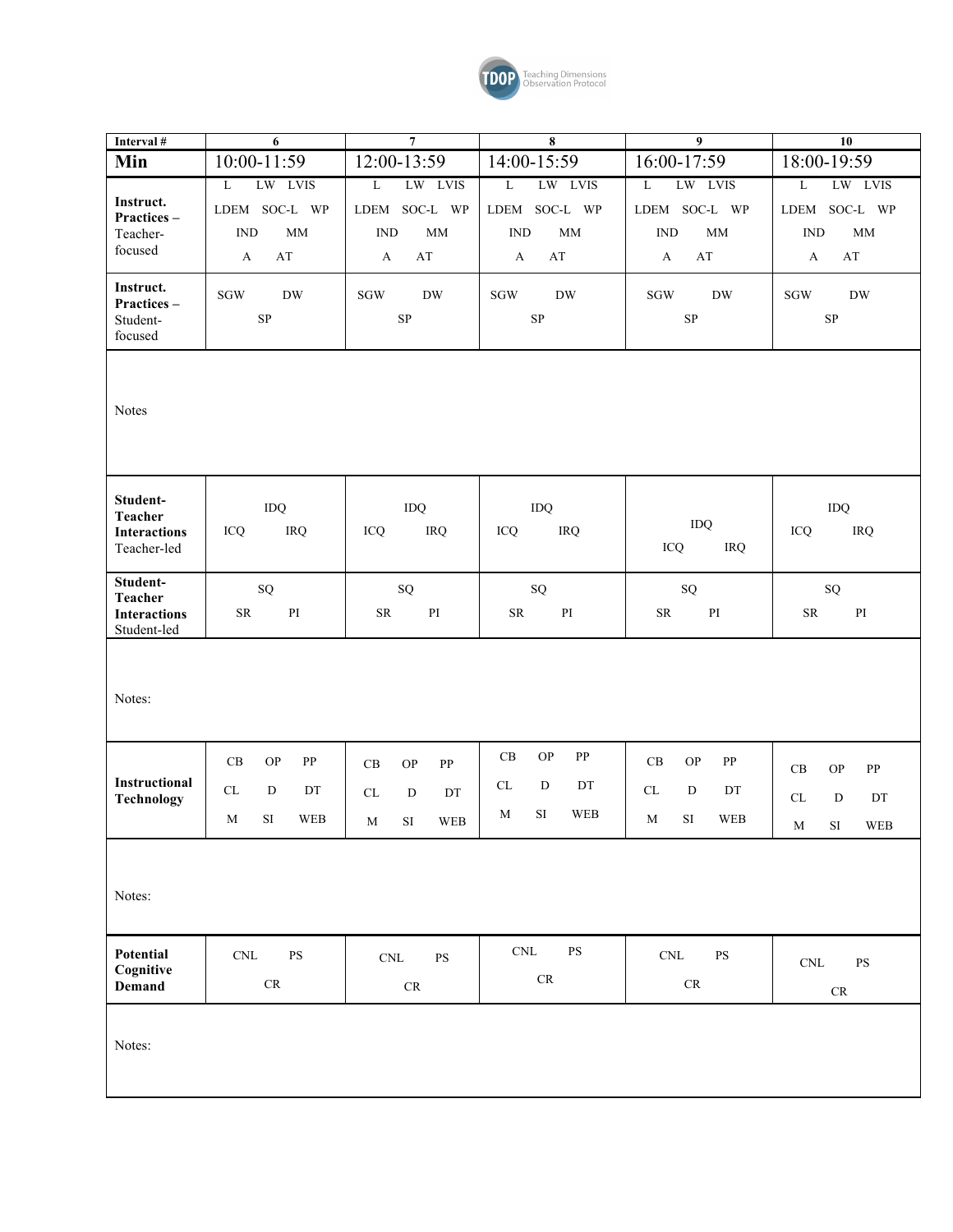

| Interval #                            | $\overline{11}$                              | 12                                                    | 13                                           | $\overline{14}$                              | $\overline{15}$                                         |
|---------------------------------------|----------------------------------------------|-------------------------------------------------------|----------------------------------------------|----------------------------------------------|---------------------------------------------------------|
| Min                                   | 20:00-21:59                                  | 22:00-23:59                                           | 24:00-25:59                                  | 26:00-27:59                                  | 28:00-29:59                                             |
|                                       | $\mathbf L$<br>LW LVIS                       | LW LVIS<br>$\mathbf L$                                | LW LVIS<br>$\overline{\mathbf{L}}$           | LW LVIS<br>$\mathbf L$                       | LW LVIS<br>L                                            |
| Instruct.<br>Practices-               | LDEM SOC-L WP                                | LDEM SOC-L WP                                         | LDEM SOC-L WP                                | LDEM SOC-L WP                                | LDEM SOC-L WP                                           |
| Teacher-                              | <b>IND</b><br>MM                             | $\mathop{\rm IND}\nolimits$<br>$\rm MM$               | $\mathbf{IND}$<br>MM                         | IND<br>$\rm MM$                              | $\mathop{\rm IND}\nolimits$<br>MM                       |
| focused                               | $\mathbf{A}\mathbf{T}$<br>A                  | $\mathbf{A}\mathbf{T}$<br>$\mathbf{A}$                | AT<br>$\mathbf{A}$                           | $\mathbf{A}\mathbf{T}$<br>A                  | $\mathbf{A}\mathbf{T}$<br>$\mathbf{A}$                  |
| Instruct.<br>Practices-               | $\rm SGW$<br><b>DW</b>                       | $\rm SGW$<br><b>DW</b>                                | <b>DW</b><br>SGW                             | <b>DW</b><br><b>SGW</b>                      | ${\rm DW}$<br>SGW                                       |
| Student-                              | ${\rm SP}$                                   | SP                                                    | ${\rm SP}$                                   | ${\rm SP}$                                   | ${\rm SP}$                                              |
| focused                               |                                              |                                                       |                                              |                                              |                                                         |
| Notes                                 |                                              |                                                       |                                              |                                              |                                                         |
| Student-                              | IDQ                                          | IDQ                                                   | IDQ                                          |                                              | IDQ                                                     |
| <b>Teacher</b><br><b>Interactions</b> | <b>IRQ</b><br>ICQ                            | ICQ<br>IRQ                                            | ICQ<br><b>IRQ</b>                            | IDQ                                          | ICQ<br>IRQ                                              |
| Teacher-led                           |                                              |                                                       |                                              | ICQ<br>IRQ                                   |                                                         |
| Student-                              | ${\rm SQ}$                                   | ${\bf SQ}$                                            | ${\rm SQ}$                                   | ${\rm SQ}$                                   | ${\rm SQ}$                                              |
| <b>Teacher</b><br><b>Interactions</b> | $\mathop{\rm PI}\nolimits$<br>${\rm SR}$     | ${\rm SR}$<br>PI                                      | ${\rm SR}$<br>$\mathbf{P}\mathbf{I}$         | ${\rm SR}$<br>$\mathbf{P}\mathbf{I}$         | ${\rm SR}$<br>PI                                        |
| Student-led                           |                                              |                                                       |                                              |                                              |                                                         |
| Notes:                                |                                              |                                                       |                                              |                                              |                                                         |
|                                       | CB<br><b>OP</b><br>PP                        | $\operatorname{CB}$<br><b>OP</b><br>PP                | $\mathbf{OP}$<br>$\operatorname{CB}$<br>PP   | $\mathcal{O}\mathcal{P}$<br>CB<br>PP         | $\mathbf{OP}$<br>CB<br>${\bf PP}$                       |
| Instructional<br><b>Technology</b>    | $\ensuremath{\textup{CL}}\xspace$<br>D<br>DT | ${\rm CL}$<br>${\bf D}$<br>DT                         | CL<br>${\bf D}$<br>DT                        | ${\rm CL}$<br>D<br>DT                        | ${\rm CL}$<br>$\mathbf D$<br>$\mathop{\rm DT}\nolimits$ |
|                                       | WEB<br>SI<br>M                               | SI<br>$\ensuremath{\mathsf{WEB}}$<br>M                | $\rm SI$<br>$\mathbf M$<br><b>WEB</b>        | WEB<br>SI<br>M                               | $\mathbf M$                                             |
| Notes:                                |                                              |                                                       |                                              |                                              | $\rm{SI}$<br>WEB                                        |
| Potential<br>Cognitive                | $\mathop{\rm CNL}\nolimits$<br>$\mathbf{PS}$ | $\mathop{\rm CNL}\nolimits$<br>$\mathbf{P}\mathbf{S}$ | $\mathop{\rm CNL}\nolimits$<br>$\mathbf{PS}$ | $\mathop{\rm CNL}\nolimits$<br>$\mathbf{PS}$ | $\mathbf{P}\mathbf{S}$<br>$\mathop{\rm CNL}\nolimits$   |
| Demand                                | $\mathrm{CR}$                                | $\ensuremath{\mathsf{CR}}$                            | $\rm CR$                                     | $\mathcal{C}\mathcal{R}$                     | $\mathrm{CR}$                                           |
| Notes:                                |                                              |                                                       |                                              |                                              |                                                         |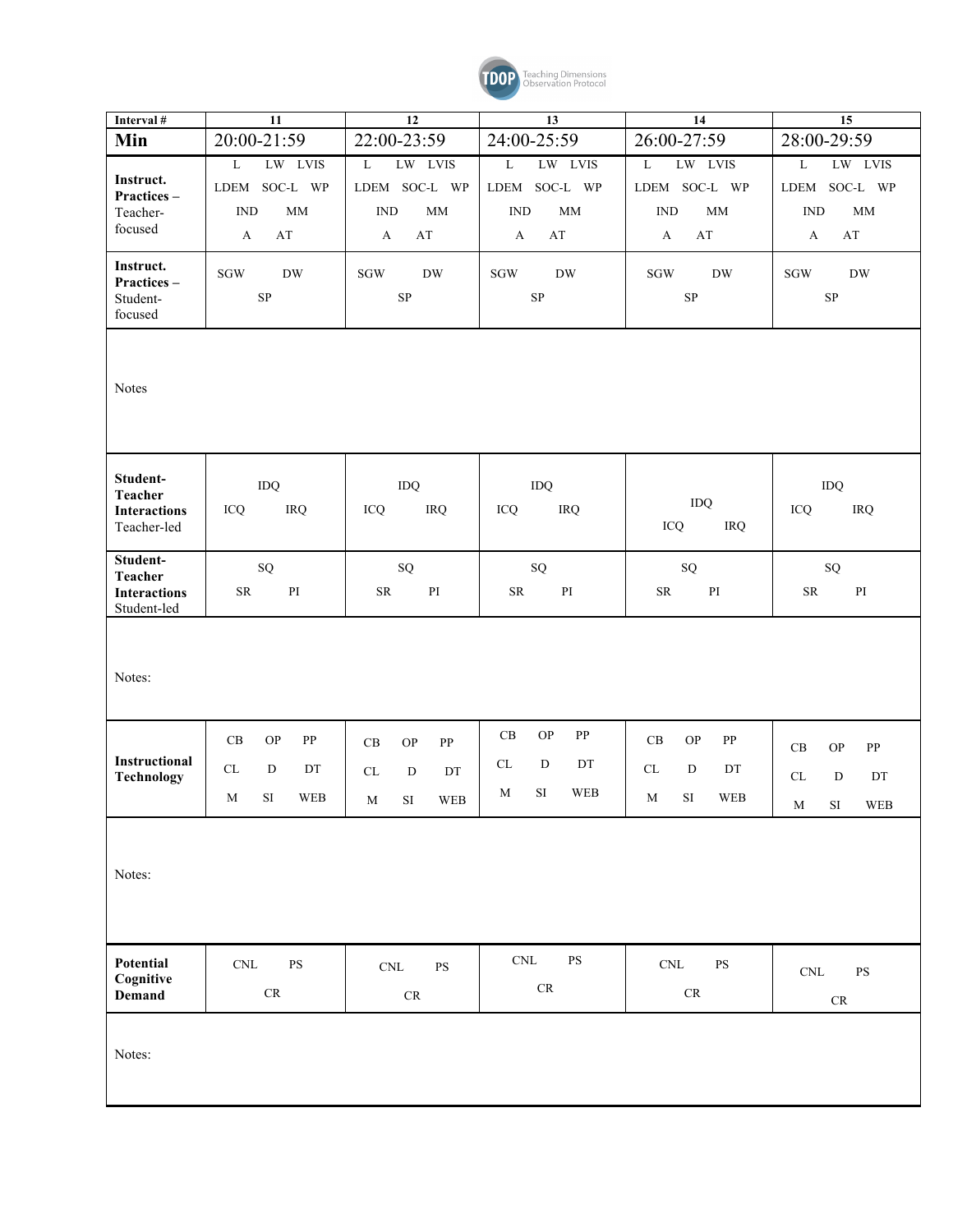

| Interval #                         | 16                                                   | 17                                                    | 18                                                 | 19                                                  | 20                                                    |
|------------------------------------|------------------------------------------------------|-------------------------------------------------------|----------------------------------------------------|-----------------------------------------------------|-------------------------------------------------------|
| Min                                | 30:00-31:59                                          | 32:00-33:59                                           | 34:00-35:59                                        | 36:00-37:59                                         | 38:00-39:59                                           |
|                                    | LW LVIS<br>$\mathbf L$                               | LW LVIS<br>L                                          | $\overline{\mathbf{L}}$<br>LW LVIS                 | LW LVIS<br>L                                        | LW LVIS<br>L                                          |
| Instruct.<br>Practices-            | LDEM SOC-L WP                                        | LDEM SOC-L WP                                         | SOC-L WP<br>LDEM                                   | LDEM SOC-L WP                                       | LDEM SOC-L WP                                         |
| Teacher-                           | $\mathop{\rm IND}\nolimits$<br>MM                    | <b>IND</b><br>MM                                      | $\mathop{\rm IND}\nolimits$<br>$\mathop{\rm MM}$   | $\mathop{\rm IND}\nolimits$<br>$\mathop{\rm MM}$    | <b>IND</b><br>MM                                      |
| focused                            | $\mathbf{A}\mathbf{T}$<br>A                          | $\mathbf{A}\mathbf{T}$<br>$\mathbf{A}$                | $\mathbf{A}\mathbf{T}$<br>$\mathbf{A}$             | $\mathbf{A}\mathbf{T}$<br>$\mathbf{A}$              | $\mathbf{A}\mathbf{T}$<br>$\mathbf{A}$                |
| Instruct.                          |                                                      |                                                       |                                                    |                                                     |                                                       |
| Practices-                         | <b>SGW</b><br><b>DW</b>                              | $\rm SGW$<br><b>DW</b>                                | $\rm SGW$<br><b>DW</b>                             | <b>DW</b><br>SGW                                    | ${\rm DW}$<br>SGW                                     |
| Student-<br>focused                | ${\rm SP}$                                           | ${\rm SP}$                                            | ${\rm SP}$                                         | ${\rm SP}$                                          | SP                                                    |
|                                    |                                                      |                                                       |                                                    |                                                     |                                                       |
|                                    |                                                      |                                                       |                                                    |                                                     |                                                       |
| <b>Notes</b>                       |                                                      |                                                       |                                                    |                                                     |                                                       |
|                                    |                                                      |                                                       |                                                    |                                                     |                                                       |
|                                    |                                                      |                                                       |                                                    |                                                     |                                                       |
|                                    |                                                      |                                                       |                                                    |                                                     |                                                       |
| Student-                           | IDQ                                                  | IDQ                                                   | IDQ                                                |                                                     | IDQ                                                   |
| <b>Teacher</b>                     | IRQ                                                  | ICQ<br>IRQ                                            | ICQ<br>IRQ                                         | IDQ                                                 | ICQ<br>IRQ                                            |
| <b>Interactions</b><br>Teacher-led | ICQ                                                  |                                                       |                                                    | ICQ<br>IRQ                                          |                                                       |
|                                    |                                                      |                                                       |                                                    |                                                     |                                                       |
| Student-<br><b>Teacher</b>         | ${\rm SQ}$                                           | SQ                                                    | ${\rm SQ}$                                         | ${\rm SQ}$                                          | SQ                                                    |
| <b>Interactions</b>                | $\mathbf{PI}$<br><b>SR</b>                           | PI<br><b>SR</b>                                       | $\mathbf{P}\mathbf{I}$<br><b>SR</b>                | $\mathbf{PI}$<br><b>SR</b>                          | $\mathbf{P}\mathbf{I}$<br><b>SR</b>                   |
| Student-led                        |                                                      |                                                       |                                                    |                                                     |                                                       |
|                                    |                                                      |                                                       |                                                    |                                                     |                                                       |
| Notes:                             |                                                      |                                                       |                                                    |                                                     |                                                       |
|                                    |                                                      |                                                       |                                                    |                                                     |                                                       |
|                                    |                                                      |                                                       |                                                    |                                                     |                                                       |
|                                    | $\operatorname{CB}$<br><b>OP</b><br>PP               | $\operatorname{CB}$<br><b>OP</b><br>PP                | $\mathbf{OP}$<br>$\operatorname{CB}$<br>${\bf PP}$ | CB<br><b>OP</b><br>PP                               | <b>OP</b><br>PP<br>CB                                 |
| Instructional                      | $\ensuremath{\mathrm{CL}}\xspace$<br>${\rm D}$<br>DT | CL<br>${\bf D}$<br>DT                                 | CL<br>D<br>DT                                      | CL<br>D<br>DT                                       | $\ensuremath{\textup{CL}}\xspace$<br>${\bf D}$<br>DT  |
| <b>Technology</b>                  | <b>WEB</b><br>M<br>SI –                              | $\ensuremath{\mathsf{WEB}}$<br>SI<br>M                | $\rm SI$<br>M<br><b>WEB</b>                        | SI.<br><b>WEB</b><br>M                              |                                                       |
|                                    |                                                      |                                                       |                                                    |                                                     | $\mathbf M$<br>$\rm SI$<br>WEB                        |
|                                    |                                                      |                                                       |                                                    |                                                     |                                                       |
|                                    |                                                      |                                                       |                                                    |                                                     |                                                       |
| Notes:                             |                                                      |                                                       |                                                    |                                                     |                                                       |
|                                    |                                                      |                                                       |                                                    |                                                     |                                                       |
| Potential                          |                                                      |                                                       | $\mathop{\rm CNL}\nolimits$<br>$\mathbf{PS}$       |                                                     |                                                       |
| Cognitive                          | $\mathop{\rm CNL}\nolimits$<br>$\mathbf{PS}$         | $\mathop{\rm CNL}\nolimits$<br>$\mathbf{P}\mathbf{S}$ |                                                    | $\ensuremath{\text{CNL}}$<br>$\mathbf{P}\mathbf{S}$ | $\mathop{\rm CNL}\nolimits$<br>$\mathbf{P}\mathbf{S}$ |
| Demand                             | $\ensuremath{\mathsf{CR}}$                           | $\mathrm{CR}$                                         | $\mathrm{CR}$                                      | $\mathcal{C}\mathcal{R}$                            | $\mathrm{CR}$                                         |
|                                    |                                                      |                                                       |                                                    |                                                     |                                                       |
| Notes:                             |                                                      |                                                       |                                                    |                                                     |                                                       |
|                                    |                                                      |                                                       |                                                    |                                                     |                                                       |
|                                    |                                                      |                                                       |                                                    |                                                     |                                                       |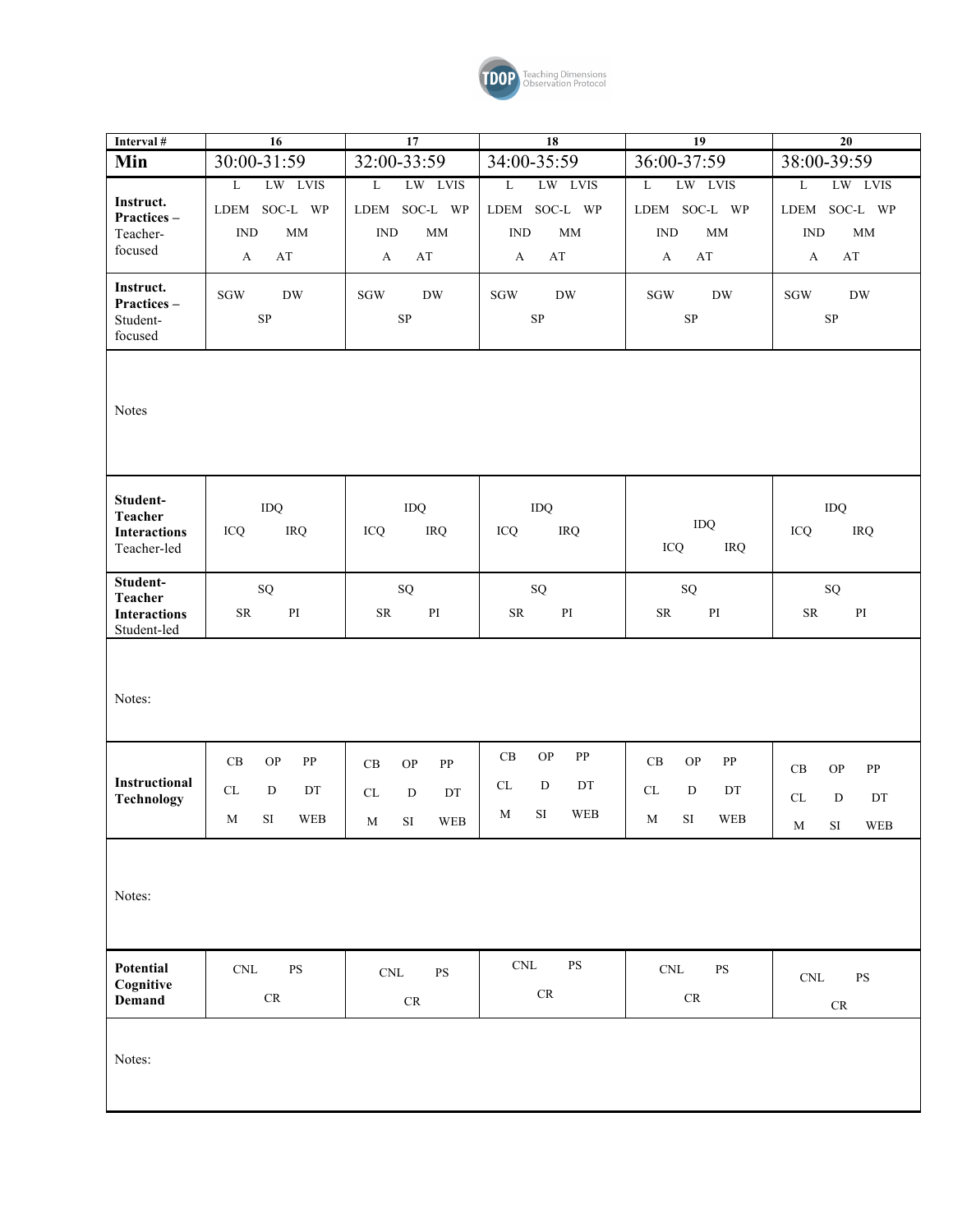

| Interval #                         | 21                                                            | 22                                                    | 23                                           | 24                                                            | 25                                               |
|------------------------------------|---------------------------------------------------------------|-------------------------------------------------------|----------------------------------------------|---------------------------------------------------------------|--------------------------------------------------|
| Min                                | 40:00-41:59                                                   | 42:00-43:59                                           | 44:00-45:59                                  | 46:00-47:59                                                   | 48:00-49:59                                      |
|                                    | LW LVIS<br>$\mathbf L$                                        | LW LVIS<br>$\overline{L}$                             | $\overline{\text{L}}$<br>LW LVIS             | LW LVIS<br>$\overline{\mathbf{L}}$                            | LW LVIS<br>L                                     |
| Instruct.<br>Practices-            | LDEM SOC-L WP                                                 | SOC-L WP<br>LDEM                                      | SOC-L WP<br>LDEM                             | SOC-L WP<br>LDEM                                              | LDEM SOC-L WP                                    |
| Teacher-                           | <b>IND</b><br><b>MM</b>                                       | <b>IND</b><br>$\mathop{\rm MM}$                       | $\mathop{\rm IND}\nolimits$<br>$\rm MM$      | <b>IND</b><br>$\mathop{\rm MM}$                               | $\mathop{\rm IND}\nolimits$<br>$\mathop{\rm MM}$ |
| focused                            | $\mathbf{A}\mathbf{T}$<br>A                                   | $\mathbf{A}\mathbf{T}$<br>A                           | $\mathbf{A}\mathbf{T}$<br>$\mathbf{A}$       | $\mathbf{A}\mathbf{T}$<br>A                                   | $\mathbf{A}\mathbf{T}$<br>$\mathbf{A}$           |
| Instruct.                          | $\rm SGW$<br><b>DW</b>                                        | $\rm SGW$<br><b>DW</b>                                | $\rm SGW$<br><b>DW</b>                       | $\rm SGW$<br><b>DW</b>                                        | SGW<br>${\rm DW}$                                |
| Practices-<br>Student-             | ${\rm SP}$                                                    | ${\rm SP}$                                            | ${\rm SP}$                                   | ${\rm SP}$                                                    | ${\rm SP}$                                       |
| focused                            |                                                               |                                                       |                                              |                                                               |                                                  |
| Notes                              |                                                               |                                                       |                                              |                                                               |                                                  |
| Student-                           |                                                               |                                                       |                                              |                                                               |                                                  |
| <b>Teacher</b>                     | IDQ                                                           | IDQ                                                   | IDQ                                          | IDQ                                                           | IDQ                                              |
| <b>Interactions</b><br>Teacher-led | ICQ<br>IRQ                                                    | ICQ<br><b>IRQ</b>                                     | ICQ<br>IRQ                                   | ICQ<br><b>IRQ</b>                                             | IRQ<br>ICQ                                       |
| Student-                           |                                                               |                                                       |                                              |                                                               |                                                  |
| <b>Teacher</b>                     | SQ                                                            | SQ                                                    | ${\rm SQ}$                                   | ${\rm SQ}$                                                    | ${\rm SQ}$                                       |
| <b>Interactions</b><br>Student-led | $\mathbf{P}\mathbf{I}$<br>${\rm SR}$                          | $\mathbf{P}\mathbf{I}$<br>${\rm SR}$                  | ${\rm SR}$<br>$\mathbf{P}\mathbf{I}$         | $\mathbf{P}\mathbf{I}$<br>${\rm SR}$                          | $\mathbf{P}\mathbf{I}$<br>${\rm SR}$             |
| Notes:                             |                                                               |                                                       |                                              |                                                               |                                                  |
|                                    | $\operatorname{CB}$<br>$\mathcal{O}\mathcal{P}$<br>${\bf PP}$ | $\operatorname{CB}$<br><b>OP</b><br>PP                | OP<br>$\operatorname{CB}$<br>PP              | $\operatorname{CB}$<br>$\mathcal{O}\mathcal{P}$<br>${\bf PP}$ | $\mathbf{OP}$<br>CB<br>${\bf PP}$                |
| Instructional                      | $\ensuremath{\textup{CL}}\xspace$<br>D<br>DT                  | CL<br>${\bf D}$<br>DT                                 | CL<br>${\rm D}$<br>DT                        | CL<br>D<br>DT                                                 |                                                  |
| Technology                         | M                                                             |                                                       | $\mathbf M$<br>SI<br><b>WEB</b>              |                                                               | ${\bf D}$<br>CL<br>DT                            |
|                                    | ${\rm SI}$<br>WEB                                             | WEB<br>SI<br>$\mathbf{M}$                             |                                              | $\rm SI$<br>WEB<br>M                                          | $\mathbf M$<br>SI<br>$\ensuremath{\mathsf{WEB}}$ |
| Notes:                             |                                                               |                                                       |                                              |                                                               |                                                  |
| Potential                          | $\mathop{\rm CNL}\nolimits$<br>$\mathbf{PS}$                  | $\mathop{\rm CNL}\nolimits$<br>$\mathbf{P}\mathbf{S}$ | $\mathop{\rm CNL}\nolimits$<br>$\mathbf{PS}$ | $\mathop{\rm CNL}\nolimits$<br>$\mathbf{PS}$                  | $\mathbf{PS}$<br>$\mathop{\rm CNL}\nolimits$     |
| Cognitive<br>Demand                | $\mathrm{CR}$                                                 | $\mathrm{CR}$                                         | $\mathrm{CR}$                                | $\mathrm{CR}$                                                 |                                                  |
|                                    |                                                               |                                                       |                                              |                                                               | $\mathrm{CR}$                                    |
| Notes:                             |                                                               |                                                       |                                              |                                                               |                                                  |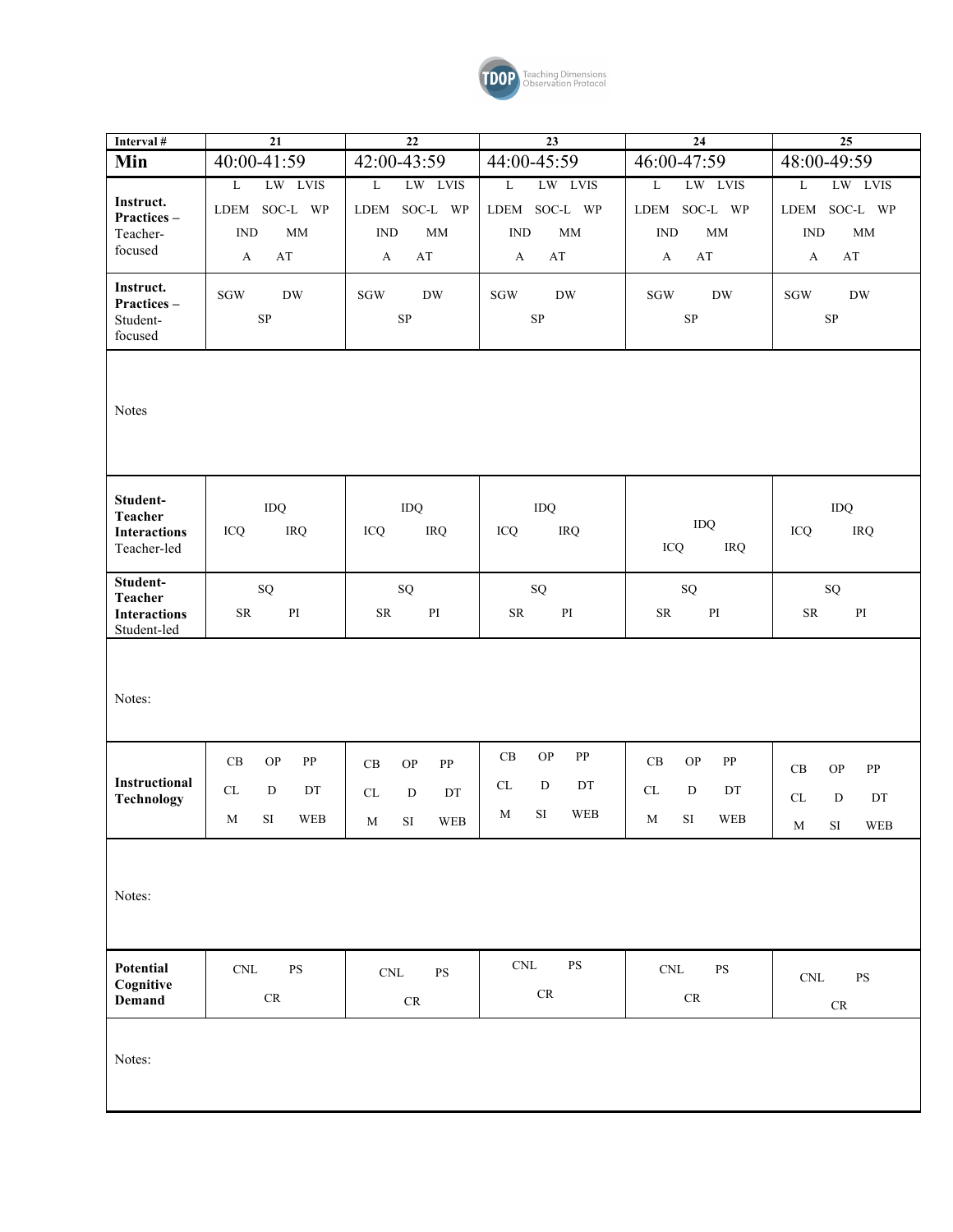

| Interval #                                                | 26                                                                                                                      | 27                                                                                                                                                                                                 | 28                                                                                             | $\overline{29}$                                                                                                                  | 30                                                                                    |
|-----------------------------------------------------------|-------------------------------------------------------------------------------------------------------------------------|----------------------------------------------------------------------------------------------------------------------------------------------------------------------------------------------------|------------------------------------------------------------------------------------------------|----------------------------------------------------------------------------------------------------------------------------------|---------------------------------------------------------------------------------------|
| Min                                                       | 50:00-51:59                                                                                                             | 52:00-53:59                                                                                                                                                                                        | 54:00-55:59                                                                                    | 56:00-57:59                                                                                                                      | 58:00-59:59                                                                           |
| Instruct.<br>Practices-<br>Teacher-<br>focused            | LW LVIS<br>$\mathbf L$<br>LDEM SOC-L WP<br><b>IND</b><br><b>MM</b><br>A<br>AT                                           | $\overline{\mathbf{L}}$<br>LW LVIS<br>LDEM SOC-L WP<br>$\mathbf{IND}$<br><b>MM</b><br>$\mathbf{A}\mathbf{T}$<br>A                                                                                  | LW LVIS<br>$\mathbf L$<br>LDEM SOC-L WP<br>$\mathbf{IND}$<br>MM<br>$\mathbf{A}\mathbf{T}$<br>A | $\mathbf L$<br>LW LVIS<br>LDEM SOC-L WP<br><b>IND</b><br>MM<br>$\mathbf{A}$<br>AT                                                | LW LVIS<br>$\mathbf L$<br>LDEM SOC-L WP<br>MM<br><b>IND</b><br>$\mathbf{A}$<br>AT     |
| Instruct.<br>Practices-<br>Student-<br>focused            | <b>DW</b><br>$\rm SGW$<br>${\rm SP}$                                                                                    | $\rm SGW$<br><b>DW</b><br>${\bf SP}$                                                                                                                                                               | <b>DW</b><br><b>SGW</b><br>$\rm SP$                                                            | ${\rm DW}$<br>$\rm SGW$<br>SP                                                                                                    | $\mathbf{D}\mathbf{W}$<br>SGW<br>${\rm SP}$                                           |
| Notes                                                     |                                                                                                                         |                                                                                                                                                                                                    |                                                                                                |                                                                                                                                  |                                                                                       |
| Student-<br>Teacher<br><b>Interactions</b><br>Teacher-led | IDQ<br>IRQ<br>ICQ                                                                                                       | IDQ<br>ICQ<br><b>IRQ</b>                                                                                                                                                                           | IDQ<br>IRQ<br>ICQ                                                                              | $\rm IDQ$<br>ICQ<br>IRQ                                                                                                          | IDQ<br>ICQ<br>IRQ                                                                     |
| Student-<br>Teacher<br><b>Interactions</b><br>Student-led | SQ<br>$\mathbf{P}\mathbf{I}$<br><b>SR</b>                                                                               | ${\rm SQ}$<br>$\mathbf{P}\mathbf{I}$<br><b>SR</b>                                                                                                                                                  | ${\bf SQ}$<br>$\mathbf{P}\mathbf{I}$<br><b>SR</b>                                              | ${\rm SQ}$<br>$\mathop{\rm PI}\nolimits$<br><b>SR</b>                                                                            | ${\bf SQ}$<br>$\mathop{\rm PI}\nolimits$<br><b>SR</b>                                 |
| Notes:                                                    |                                                                                                                         |                                                                                                                                                                                                    |                                                                                                |                                                                                                                                  |                                                                                       |
| Instructional<br>Technology                               | $\operatorname{CB}$<br><b>OP</b><br>${\bf PP}$<br>CL<br>${\bf D}$<br>$\mathop{\rm DT}\nolimits$<br>$\rm SI$<br>WEB<br>M | $\mathbf{OP}$<br>${\bf PP}$<br>$\operatorname{CB}$<br>$\mathop{\rm DT}\nolimits$<br>CL.<br>D<br>$\rm SI$<br>$\ensuremath{\mathbf{W}}\ensuremath{\mathbf{E}}\ensuremath{\mathbf{B}}$<br>$\mathbf M$ | <b>OP</b><br>CB<br>PP<br>CL<br>${\rm D}$<br>DT<br>$\rm{SI}$<br>WEB<br>M                        | $\operatorname{CB}$<br><b>OP</b><br>PP<br>$\ensuremath{\textup{CL}}\xspace$<br>${\rm D}$<br>DT<br>$\mathbf M$<br>$\rm SI$<br>WEB | $\rm CB$<br><b>OP</b><br>${\bf PP}$<br>$CL$ D<br>DT<br>$\rm SI$<br>$\mathbf M$<br>WEB |
| Notes:                                                    |                                                                                                                         |                                                                                                                                                                                                    |                                                                                                |                                                                                                                                  |                                                                                       |
| Potential<br>Cognitive<br>Demand                          | $\mathbf{P}\mathbf{S}$<br>$\mathop{\rm CNL}\nolimits$<br>${\cal CR}$                                                    | $\mathop{\rm CNL}\nolimits$<br><b>PS</b><br>${\sf CR}$                                                                                                                                             | $\ensuremath{\mathrm{CNL}}$<br>$\mathbf{P}\mathbf{S}$<br>${\cal CR}$                           | $\mathop{\rm CNL}\nolimits$<br>$\mathbf{PS}$<br>${\sf CR}$                                                                       | $\mathbf{P}\mathbf{S}$<br>$\mathop{\rm CNL}\nolimits$<br>${\cal CR}$                  |
| Notes:                                                    |                                                                                                                         |                                                                                                                                                                                                    |                                                                                                |                                                                                                                                  |                                                                                       |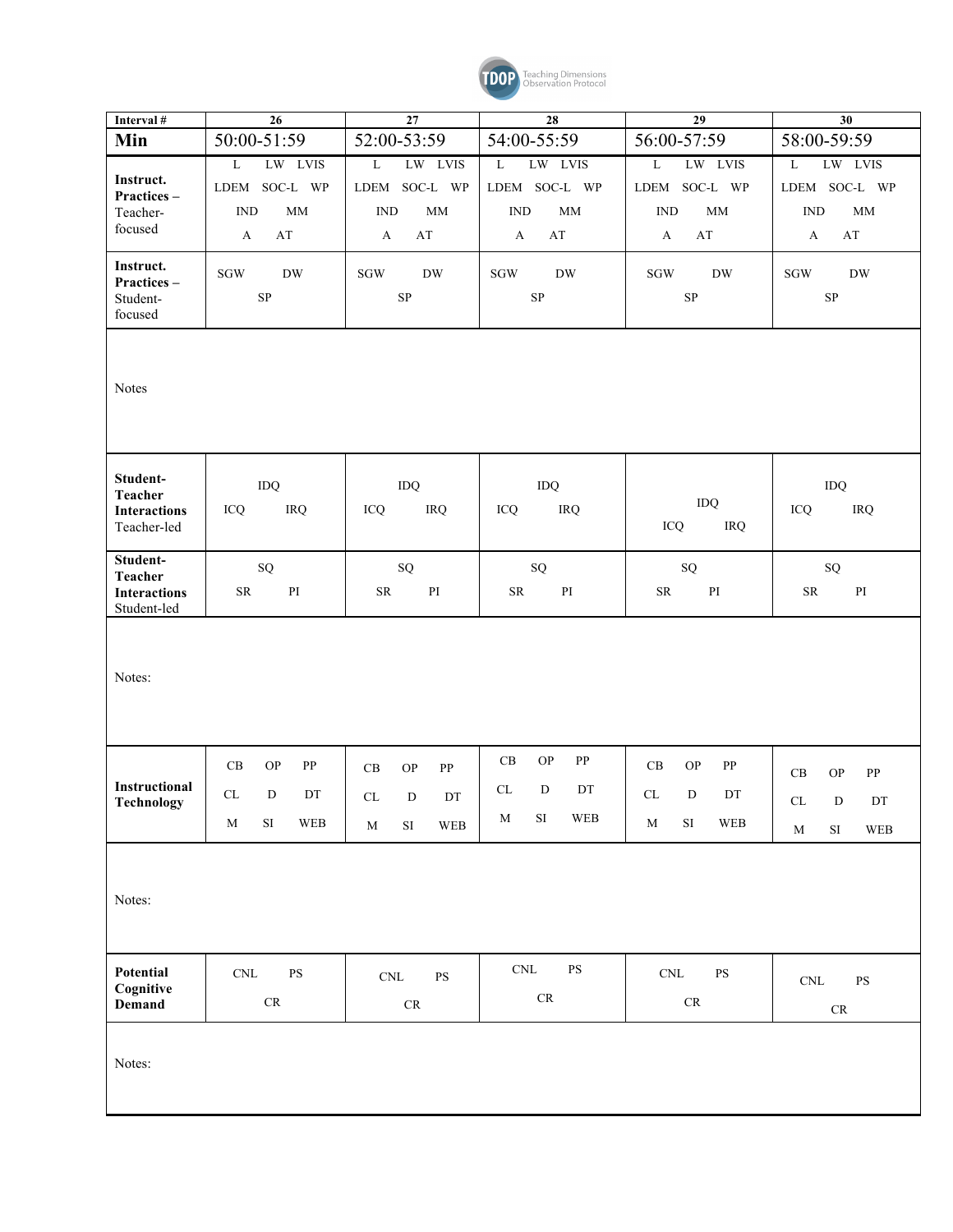

# **Post-Observation Field Notes**

Note any over-arching observations about the class just observed or any specific incidents or activities that are worth elaborating upon. Also keeping in mind the purpose of the evaluation, make summative observations about the class. Finally, if a post-class survey such as the RTOP or Teaching Behaviors Inventory (TBI) is of interest in order to assess the efficacy of the class, administer the survey at this point.